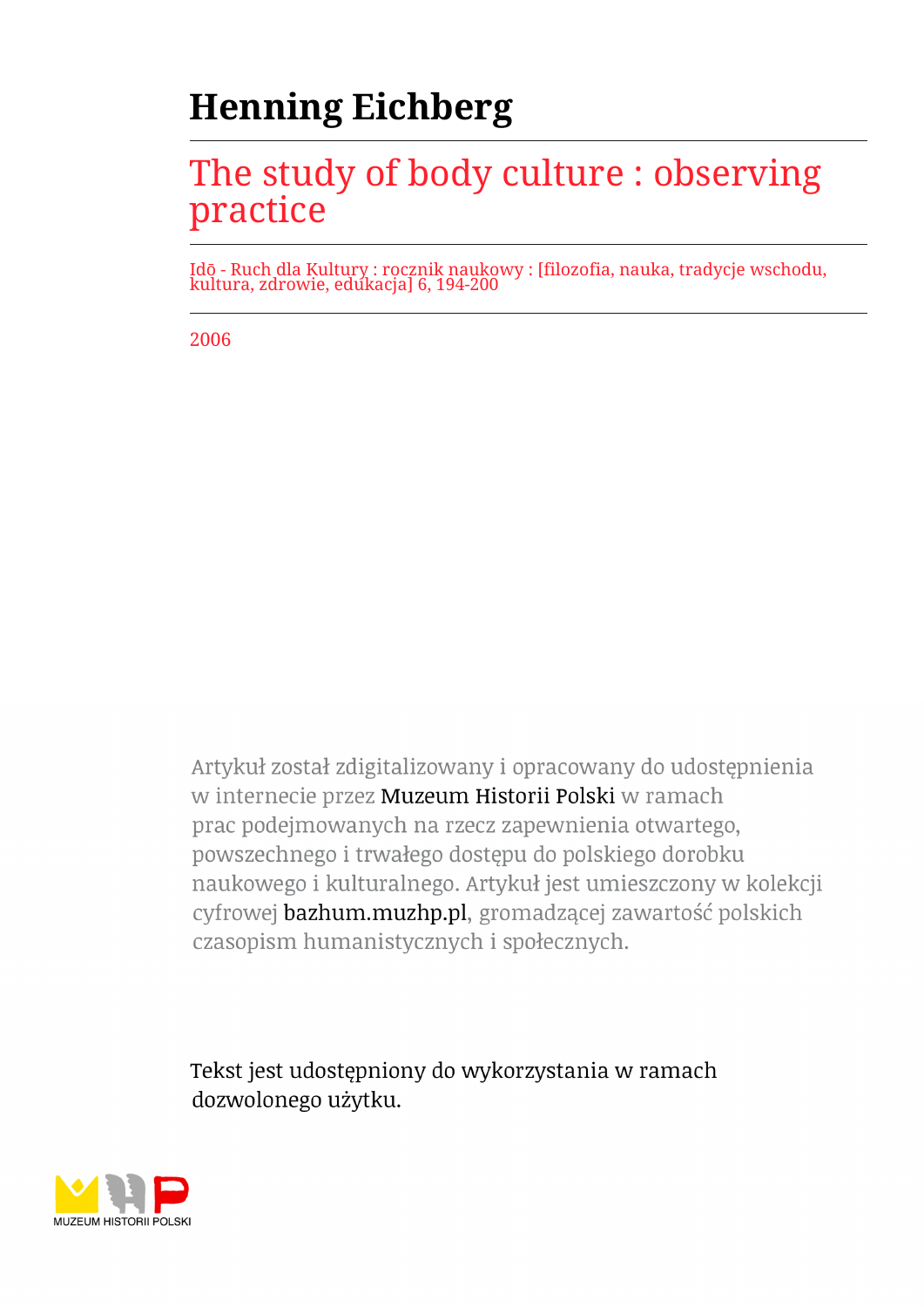## ANTROPOLOGIA A KULTURA CIAŁA  $/$ ANTHROPOLOGY & BODY CULTURE

HENNING EICHBERG

University of Southern Denmark, Centre for Sports, Health and Civil Society, Gerlev, Denmark and Centre for the Study of Body Culture, Tsukuba / Japan

### **The study of body culture - observing practice / Studium kultury ciała - praktyka obserwacyjna**

Key words: movement culture, anthropology, material basis, dialectic, bodily democracy

Body and movement constitute fundamental conditions of human existence. They can be the starting point for a new understanding of what is the 'material basis' in social and cultural theory. Based on three decades of comparative studies in body cultures, some methodological and theoretical observations are concluded. They propose directions for a future phenomenology, history, and anthropology of practice. Body culture studies open perspectives for a new way of thinking dialectically and for a humanistic materialism. They contribute to inter-bodily democracy.

#### 1. The body asa material base

The body is the material base of our existence as a human being. The body tells our story: Who am I, who are we?

On one hand, the body is a part of human existence, which the individual is not free just to choose freely. On the other hand, the body is not determined from the very beginning. Between the given body on one hand and intentional body management on the other, body culture develops in a process, which is historical and collective. The study of body culture casts light on this process and its contradictions between 'just doing' and 'trying to steer'.

People 'make' their own body, but they do not make it of their own individual will.

Body culture shows the different levels of what we call 'culture' in human life. Body culture ranges side by side with spiritual culture, which consists of the ideas, symbols and meanings of societal life. And body culture ranges side by side with the 'material culture', which is the world of human-made things, instruments and technology.

The body tells an underground story, which is passing underneath the well-known history of civilization.

#### 2. Bodily movement

Since the 1970/80s, the body has received a new attention. The accelerated entrance of 'the body' into academic research is, however, far from innocent. And it is more than accumulative, more than producing just 'more' knowledge. The boom of body research reflects a practical body craze. The body has become a 'resource' in the world of capitalistic production and a problem of new type under the conditions of industrial use and alienation.

Under this aspect, the focus of the fashionable body discourse is mainly on decoration, tattoo, clothing, sexuality, health, and illness. All this is illustrative, but as such too narrow. The static body attracts a one-sided attention, while the dynamic body in motion is neglected. Attention is primarily directed towards the shape of the body  $-$  the body as merchandise in a world of production. And towards the body as a field of reaction: bodily reproduction, curing, hygiene etc.

What is neglected is the body as a field of human interaction, of movement. In movement, human subjectivity develops through bodily dialogue.

The body is not only a certain substance or materiality. Nor is it just a sign or construction, as recent theories of constructivism make believe. Bodily existence is a third: movement.

Bodies in movement, this is what the study of movement culture is about.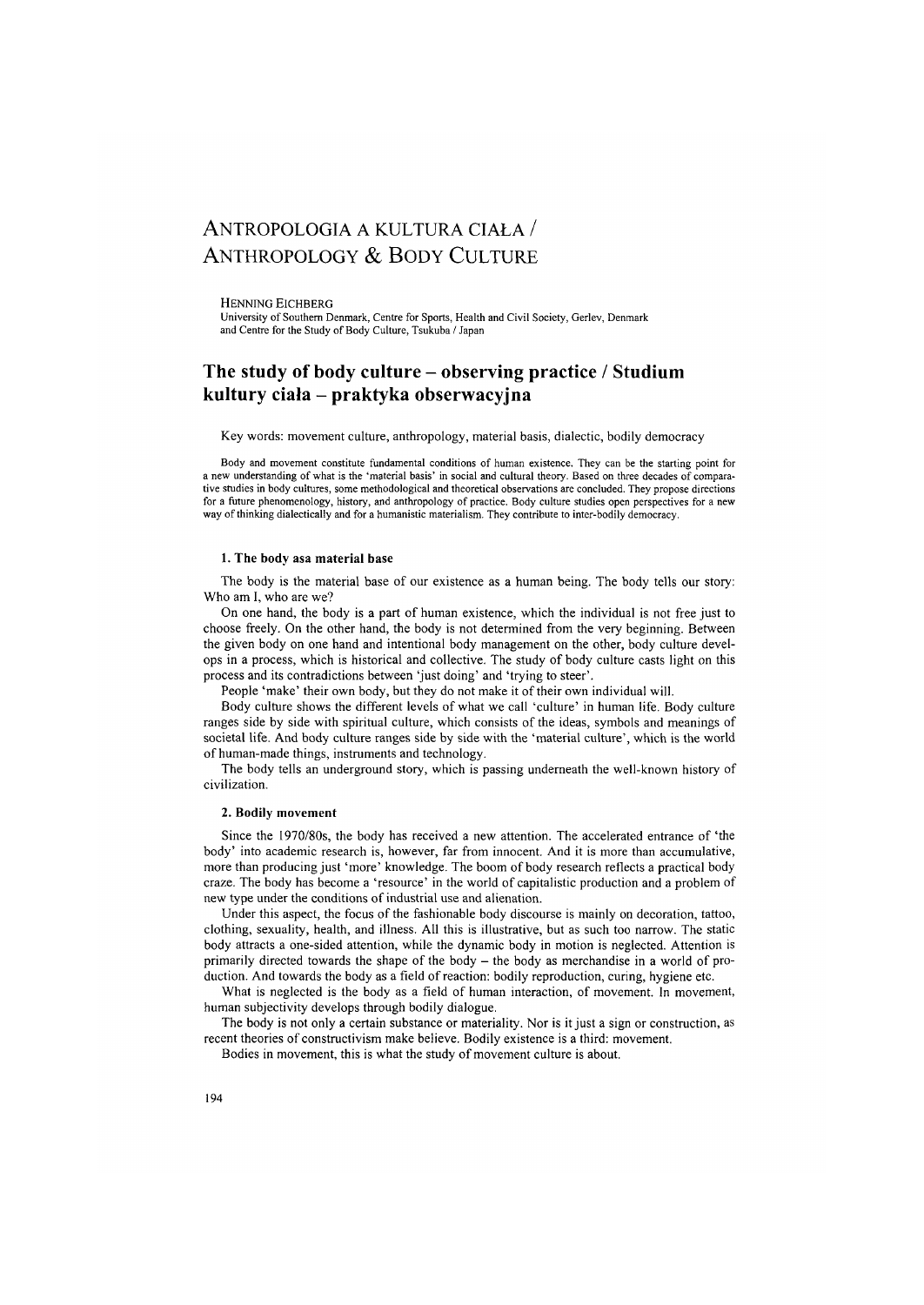#### **3. The dialogical body - relativity of the body**

There is nothing elementary or simple in bodily movement, neither in running, jumping or throwing nor in pull or tug. The body is not at all simple, but a field of tensions.

Body knowledge is especially marked by the tension between the objective and the subjective dimensions of bodily existence. Objective is  $-$  or seems to be  $-$  what we can talk about or handle: the It-body. Subjective is what we experience and do: the I-body. There is, however, a third dimension, which is the dialogical body, the relation body-to-body: the You-body.

Bodily learning does not primarily mean to apply some general and explicit rules to a particular practical situation. Foremost, we leam by mimetic flow from body to body. Side by side with explicit learning  $-$  and before all  $-$  there is implicit learning. Tacit knowledge is mediated from face to face and from body to body. Bodily learning is a dialogical process between the master's movement and the apprentice's movement. (And the master-apprentice relation, far from being hierarchic, can and will turn around any moment, the master being the apprentice and vice versa.)

The living body is neither sufficiently described by objective nor by subjective understanding. It includes a third: the relational. The relation makes human body knowledge fundamentally relative.

#### **4. Sociality inside the body**

When analysing the cultural relativity of the body, we discover the sociality inside the body. Human social existence is not only to be found somewhere outside, nor high above the individual body, but in the inner of bodily practice itself.

By this anthropological approach, the study of body culture gets in touch with the deep psychology of the body. We are able to discover and describe society inside the movement of the body. And the social is inside the embodied soul. Society can be found inside personal experience and action, inside human feelings, emotions and affects.

Also in this respect, the paradox of the index finger is true: When pointing towards something outside, three fingers will point back to oneself. When pointing to the other as object, it will tell about one's own subjectivity. If analysing society outside, three fingers point to the societal pattem inside one's own bodily practice.

#### 5. Bodies in plural, inter-body, and inter-humanism

At a closer look, the human body is always related to bodies in plural. The study of movement  $culture reveals – like the human naval – that the human being is not alone in the world.$ 

In this respect, 'the body' is an abstraction. 'The body' in singular is reductive in the same way as 'the individual' is. Bodily existence consists of bodies in plural, of inter-bodily relations. The body is an inter-body.

This is the existential humanistic place of gender. If the discourse is about 'the body', gender answers by the critical question: Which body? Female? Male? A third one? - If the tale is about 'the human being', gender asks: Which human being? Female? Male? Or a third one? - 'The truth begins between two' (Martin Buber).

This contradicts the Western tradition to think the body in an individualistic way. The epistemological solipsism treats the human being as if it was primarily alone in the world - and only secondarily 'socialized'. First the human being, and than society - this is the logic of methodological individualism. It reflects the alienation in industrial capitalist society.

The assumption that the centre of what is human is placed inside the 'skin bag' of the individual, is challenged by the discovery that the core of the human existence is to be found *among* other bodies, *between* body and body. The human body acts together *with* other body, and always *also,* joining the others who have been there before.

Through its ex-centric bodily position, the human being is an Among and a Between, a With and an Also. Human bodily existence is ex-centric.

If we understand the bodies in plural as the material base of human existence, humanism reveals as inter-humanism.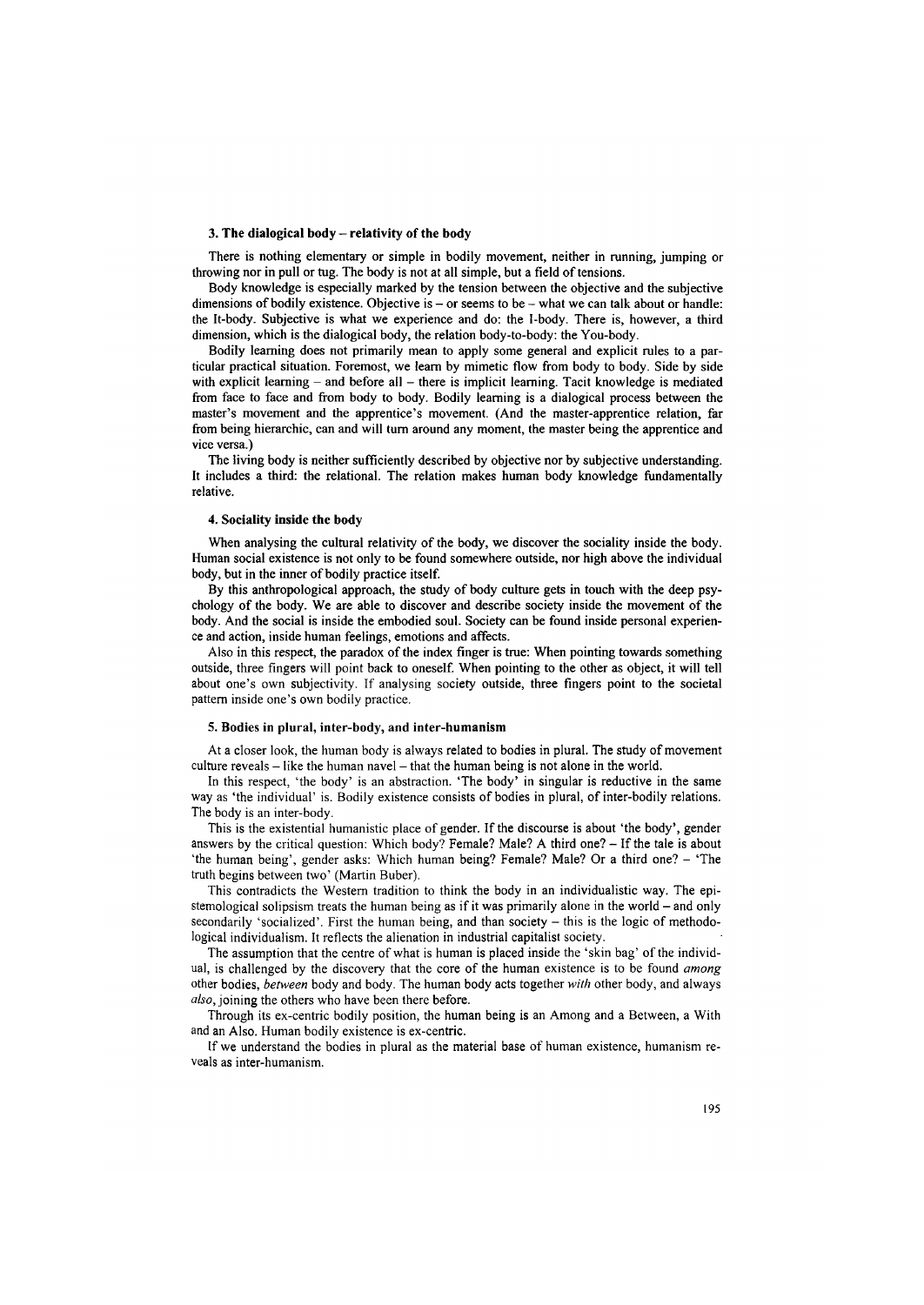#### **6.** The **body as a field of contradiction**

Bodies in plural and variety  $-$  this does not only mean harmony, but also conflict and contradiction. Body culture does not only promote integration and social inclusion, but also rebellion and subversion.

The study of body culture is political. The modem production of results by sport is open towards totalitarian anthropomaximology, which produces freak circus plus pedagogy, mortal engines and the prosthesis body of the future. The 'productive body' provokes a quest of alternatives. Body culture confronts with political choice.

And: Popular games are not only forerunners of sports nor its sidepieces. Games are neither marginal relics, nor just smart supplements, but also alternatives to sport. There is contradiction in the field of body cultural practice and sport.

The attention to conflict stands in the tradition of dialectical awareness. Nothing is simple, all contains inner contradictions.

Dialectical thinking has, however, often lead to a dualistic concept of antagonism. The idea of thesis and antithesis was caught in the dichotomous trap of a 'main contradiction', demanding an either/or. This was not prevented by the Hegelian postulate of a synthesis as solution.

If the dualistic misunderstanding of the dialectical process shall be avoided, attention has to be directed towards the third. There is always a third position outside the 'main contradiction', which sets the conflict into perspective. The dialectical relation between mass sport and elite sport shows how movement culture, at closer examination, reveals a trialectical contradiction.

The hegemonic model of Western modem body culture is achievement sport, translating movement into records. Sportive competition follows the logic of productivity by bodily strain and forms a pyramid with elite sports placed at the top. Through sportive movement, people display a theatre of production.

A contrasting model inside modem body culture is delivered by mass sport. In gymnastics and fitness sport, the body is disciplined by subjecting it to certain mles of 'scientific', social geometrical or aesthetic order. By rhythmic repetition and formal homogenization, the individual bodies are integrated into a larger whole, which is recommended in terms of reproduction, as being healthy and educative. Through fitness sport, people absolve a ritual of reproductive integration.

There is, however, a third model present in festivity, dance and play - it is popular encounter. In carnival and folk sport, people meet people by festive movement. This encounter is what gives life to the arrangements of both productive achievement sport and reproductive fitness sport. But the body experience of popular festivity, dance, play and game is aproductive in itself  $-$  it is relation in movement.

The trialectical relation between achievement production, disciplining integration and festive encounter tells a bodily story about the logics of market, state and civil society. Body culture displays the existing tensions between free profit, equal distribution and association in solidarity. Trialectical analysis relativises and politicises the hegemonic body culture.

#### **7. Reification of the body, critical theory and the narrative**

The study of body culture is challenged by the colonization of the body. The hegemonic body culture is oriented towards achievement  $-$  centimetres, grams, seconds, points  $-$  as well as towards disciplinary mles and alleged 'functions'. All this tends to reify the dialogical interactions between body and body.

State logic subjects the body to power, control, 'evaluation', and training of 'competences'. This is the reification of 'management'.

Market logic subjects the body to instrumental use of production and makes it a target for the appeal of consumption. This is the reification of the ware.

The techno-logic of sport and other forms of discipline call for a critical theory. Critique is not only a negation, but also creative. It turns attention to othemess. Alterity can be found in the new alternative body cultures as well as in traditional movement cultures and popular games. But there are also the inner contradictions of the 'mainstream' itself, producing 'otherness inside'.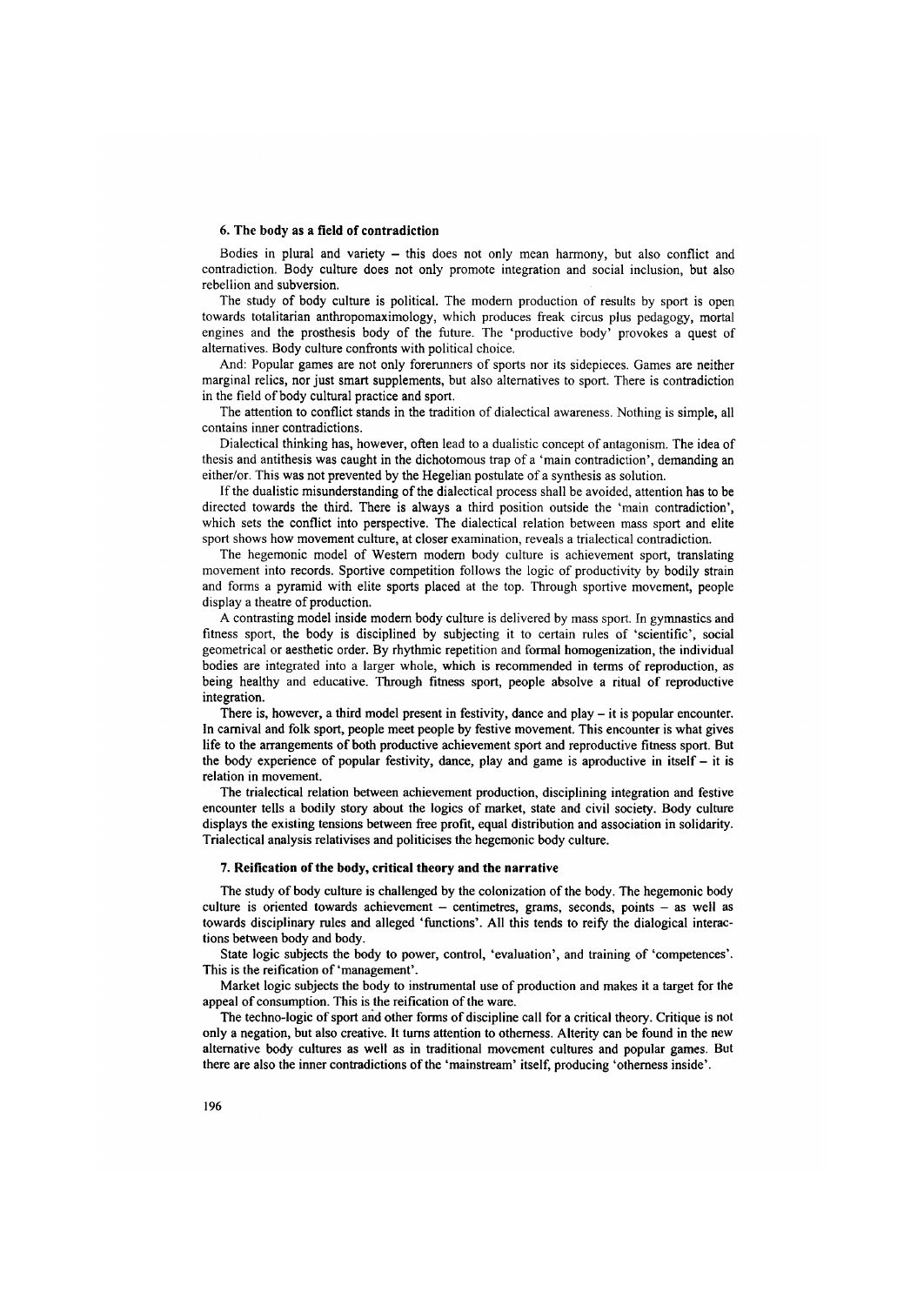Human beings have always used a very practical countering to reification: the narrative. Narrative makes 'solid' things flowing and gliding. The narrative is poetical and mythical, creative of living pictures. Alternative discourse begins by thick descriptions of bodily life and movement. The body narratives exist in plural and diversity. The narrative is the movement of the discourse.

Surely, the tale of the body can be distorted by the power of 'legitimate interpreters'. These authorities are the priests of Olympism, the media experts, and the pedagogues of correctness. But even through the discourses of power, even through the heroic tales of Olympic sports, the narratives are living their diverse, contradictory and subversive life.

#### **8. Comparative method - bodily otherness**

'Culture' in singular is an abstraction. The study of body culture is always a study of body cultures in plural. Body cultures are human life in variety and differences, assimilation and distinction, conflicts and contradictions. This demands a comparative approach to otherness.

Otherness is not only something to be accepted as 'deviating' from a given standard. 'The other' is a fundamental condition of knowledge. Without the attention to other identities, the observer is unable to discern her or his own identity. By the comparative method, observation oscillates between identity and alterity.

The comparative study of body cultures contributes to intercultural understanding.

#### 9. Historical relativity  $-$  bodily change

Another quest of alterity goes along the time axis: Historical observation helps to a deeper understanding of actual normality.

History is often misunderstood as a quest of the 'origin'. Or as a reconstruction of the 'tradition', which is leading from 'forerunners' to the actual patterns. Or as a representation of a 'development', whose earlier phases point forward to out actual status, but are 'not yet' fully unfolded. History is, however, more and other than that.

History is awareness of fundamental change. The historicity of the body lies in the change of body culture. History makes us meet otherness in time – there is bodily alterity 'before' and 'after'. Historical change means that any actual situation is historically relative.

If body culture is studied under the aspect of change, sport appears neither as universal, nor has it a fixed essence. Sport is culturally specific and relative. What has developed historically, can also disappear again.

In this understanding, history is fundamentally knowledge of revolution.

#### **10. Space and place of the body**

Bodily display and movement always create space - socio-psychical space. Bodily activities may be related to indoor or outdoor milieus, they may require specialized facilities or rise in a bodily opposition against existing standardized facilities, against the 'sportscape'. In movement, straight lines are confronted by mazes and labyrinthine structures, by patterns of fractal geometry.

The 'nature' of body culture  $-$  of outdoor life, naturism and green movement  $-$  can be a world of liberation and opposition. But it can also be a way of colonization and simulation, forming

a 'second nature'. Or it can even be a world, which is simulating simulation, a 'third nature'.

The study of body culture has always a dimension of cultural ecology.

In our everyday language, 'space' and 'place' are often mingled. In contrast to this mixture, the cultural ecology of movement leads to a distinction between space and place.

Spatial structures can be described in coordinates and by choreographies. They can be standardized and transferred from place to place. This is the case with the spatial facilities of sports and their standardization.

The place, in contrast, is unique  $-$  it is only here or there. Locality is related to identity. We play on a certain place - we create the place by play and game. We play the place, and the place plays with us.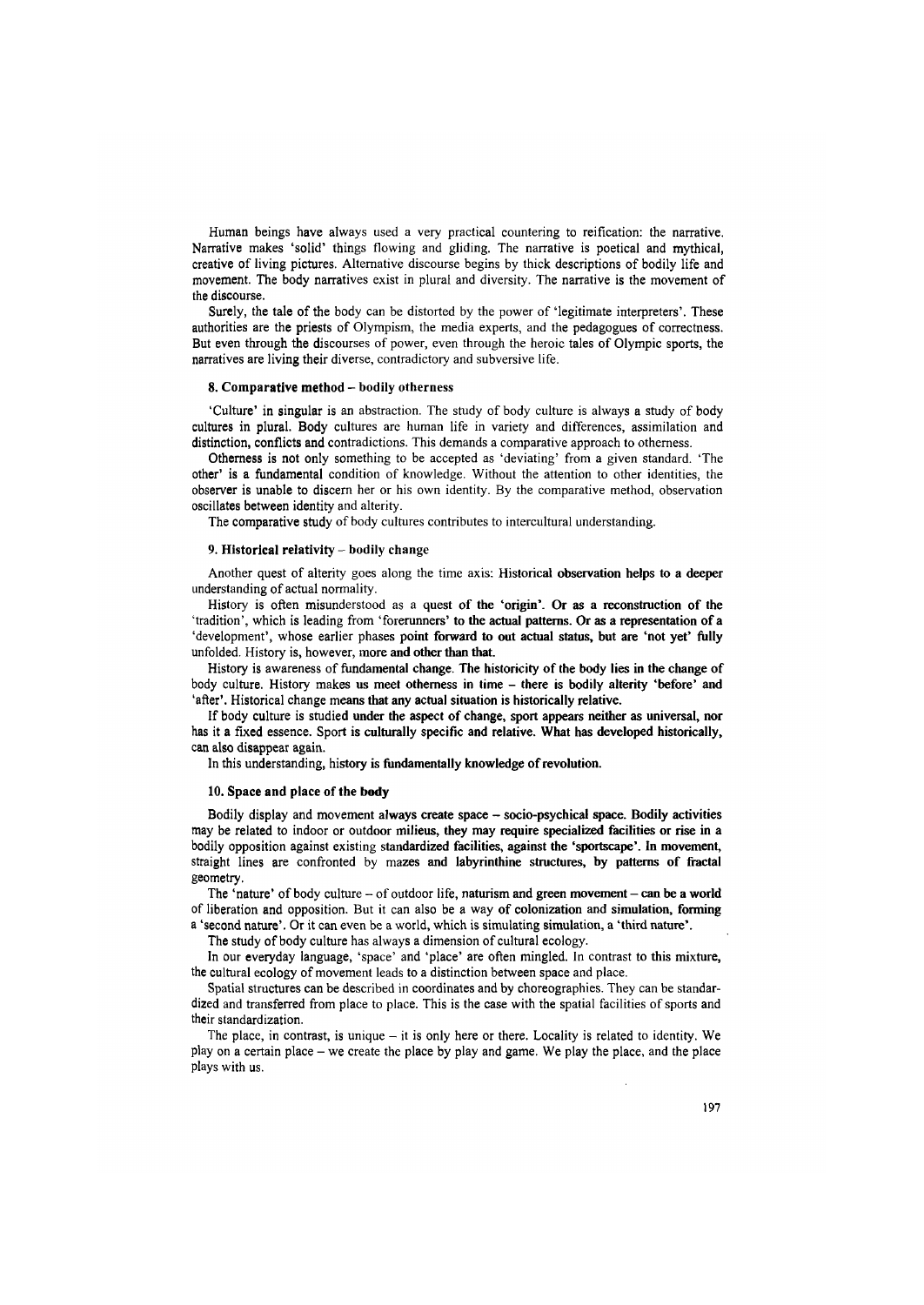Space and place may clash in societal practice. And the intermediary space is a third dimension.

#### 11. Configurations and qualities of movement

Though bodily movement may be experienced as a whole, it is the pattem, which reveals the inner tensions and contradictions. That is why the study of body culture has to focus on the configurations of movement in time and space, the energy of movement, its interpersonal relations and objectivation, the superstructure of which are the institutions and ideas of body culture.

The time of movement is marked by contradictions between cyclical, progressing and situational time. The space of movement has contradictory elements of the straight line and the labyrinth, of geometrical space, identitary place and intermediary space. The energy of movement can be described by a multiplicity of different atmospheres, attunements, radiations, and moods. The interpersonal relations in movement tell about power and gender, about the You and We in motion. The objectification of movement develops in the tension between process and result, between production, reproduction and aproduction by bodily activity.

What is resulting ffom these diverse configurations is not *one* sport, as the hegemonic imagination of Western society makes believe. It is a multiplicity of movement cultures, also inside 'one culture'.

This diversity can also be described by the qualities of movement culture: play and game, fight and confrontation, dance and rhythm, concentration and meditative movement, nature and outdoor life. Each of these qualities implies an own psychology of movement

The different qualities are integrated inside any particular activity, and the educational challenge is to make this multiplicity explicit and living. However, the qualities of movement are in the different activities mixed in different ways. This makes that different body cultures are living their life side by side – and may live in conflict. This habitus conflict is a basic condition of class struggle.

#### 12. The people and bodily democracy

The body is related to what is called the people. Play and game, dance and festivity, competition and fight are fundamental for popular culture. In movement culture, people develop identity and the question of nostrification: Who are we?

The body in movement is an idential. Like one's name and one's life history, the body tells about 'who we are'.

This questions the dominating assumptions about, who 'the people' are, the folk. Like the concept of 'the body', the term of 'the people' has become colonized by hegemonic theories, mainly by substantialism and constructivism.

Traditionally, one has tried to define a given people by a certain substance, treating it like a material object. The 'people' was objectified by means of language, historical origin, territory, religion, customs, national character and inner psychic disposition, state and constitution, common economy, community of communication or whatever. This is the substantialist view.

The view of the folk was opposed by interpretations of the 'people' as an idea. The 'people' is nothing but a construction, created by the propagandistic actions of some leaders or intellectuals. This had typically elitist connotations: The people does not exist in itself nor does it find itself, it is made from above  $-$  as an 'imagined community', an 'invented tradition' or even a 'false consciousness\*. This is the constructivist view.

The concept of movement breaks this dual pattern. 'We are the people!' is the ground word of democracy. It means: We are in motion! While 'population' exists in stasis, 'people' means people in movement.

People in movement and popular movements (in plural), identity, nostrification and the recognition of otherness are preconditions of living democracy. The inter-folk relation, people meeting people (in Danish *mellemfolkelig*), is a test of what is popular (in Danish *folkelig*) in a given culture.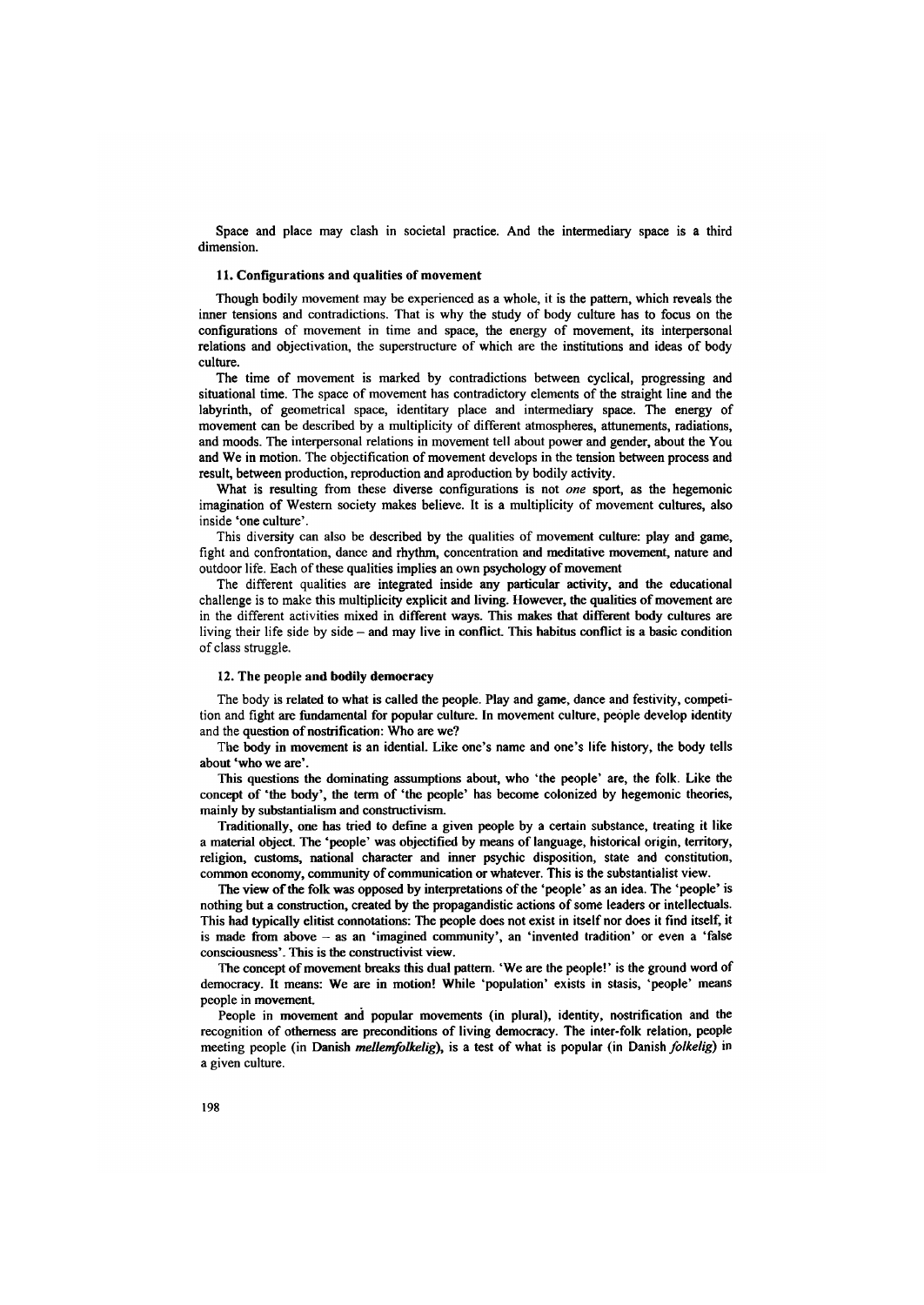The study of variety and of cultural relativity creates openness towards the recognition of alterity. The strategy of knowledge is not independent of political attitude. Some body cultures are strongly non-democratic or anti-democratic, uniforming the people, hierarchizing, repressing, torturing and exterminating. Strategies of homogeneity try to extirpate the heterogeneous life. Recognition of the heterogeneous otherness makes out bodily democray. The right of difference is a basis for democracy as life form - democracy from below.

The study of body cultures, thus, contributes to the culture of democracy. Movement culture is a field where the right of self-determination and the right of free expression are tested and unfolded in socio-bodily practice.

#### **13. Towards a squinting theory**

What we need for the understanding of body culture is a squint-eyed view. Squinting means: to focus on two points at the same time.

We focus on the historical and on the place: All is change, all is particular, all is local  $-$  all is relative in space and time.

And we focus on the anthropological, existential and universal: All is related to human existence, to the existence of human beings in plural, to inter-human life in inter-bodily processes.

All what human beings  $do - also$  the most exceptional and even the 'inhuman' action  $$ witnesses of what the human being is able to do. This potential is universal. However, what the human being actually does, is particular. It is often statistically improbable. Human culture may be improbable, but it is real.

When squinting with our eyes, we do not produce the wholeness of one consistent picture. There is overlap, and this will sometimes make us dizzy. What was clear before, becomes blurred. However, the pictures of the Magic Eye, the great craze of the 1990s, have shown that squinting can be an art of looking behind the surface of things. Configurations step forth, which our naïve gaze would not be able to catch. By training our eye, we are able to see something third.

In this respect, the study of body culture has a shaman dimension.

#### **REFERENCES**

- 1. Bale John & Joe Sang (1996), *Kenyan Running. Movement Culture, Geography and Global Change*, Frank Cass, London.
	- (2002), *Imagined Olympians: Body Culture and Colonial Representation in Rwanda*, University of Minnesota Press, Minneapolis.
	- (2004), Running Cultures. Racing in Time and Space, Routledge, London-New York.
- 2. Bateson Gregory (1979), *Mind and Nature: A Necessary Unity*, Dutton, New York.
- 3. Brownell Susan (1995), *Training the Body for China. Sports in the Moral Order of the People's Republic*, University of Chicago Press, Chicago-London.
	- (2005), "Anthropology" [in:] Roger Bartlett, Chris Gratton & Christer Rolf [eds.], *International Encyclopedia* of Sport Studies. Routledge, in press.
	- (2006) [ed.], *The 1904 St. Louis Olympic Games and Anthropology Days: Sport, Race, and American Imperialism,* [in:] work.
- 4. Buber Martin (1986), *1 and you,* Collie, (First in German 1923), New York.
- 5. Dietrich Knut (2001) [ed.], *How Societies Create Movement Culture and Sport*, København: Institute of Exerciseand Sport Sciences, University of Copenhagen.
	- (2002) [ed.], *Socialisation and the Social Change in Movement Culture and Sport, København: Institute of* Exercise and Sport Sciences, University of Copenhagen.
- 6. Eichberg Henning ( 1998), *Body Cultures. Essays on Sport, Space and Identity,* Routledge, London.
	- (2003), Three dimensions of playing the game: About mouth pull, tug-of-war and sportization [in:] Verner Møller & John Nauright (eds.): The Essence of Sport, University Press of Southern Denmark, Odense ,51-80.
	- (2004), The People of Democracy. Understanding Self-Determination on the Basis of Body and Movement, Klim Ârhus.
- 7. Favret-Saada, Jeanne (1980), *Deadly Words: Witchcraft in the Bocage*, Cambridge University Press (First in French 1977), Cambridge.